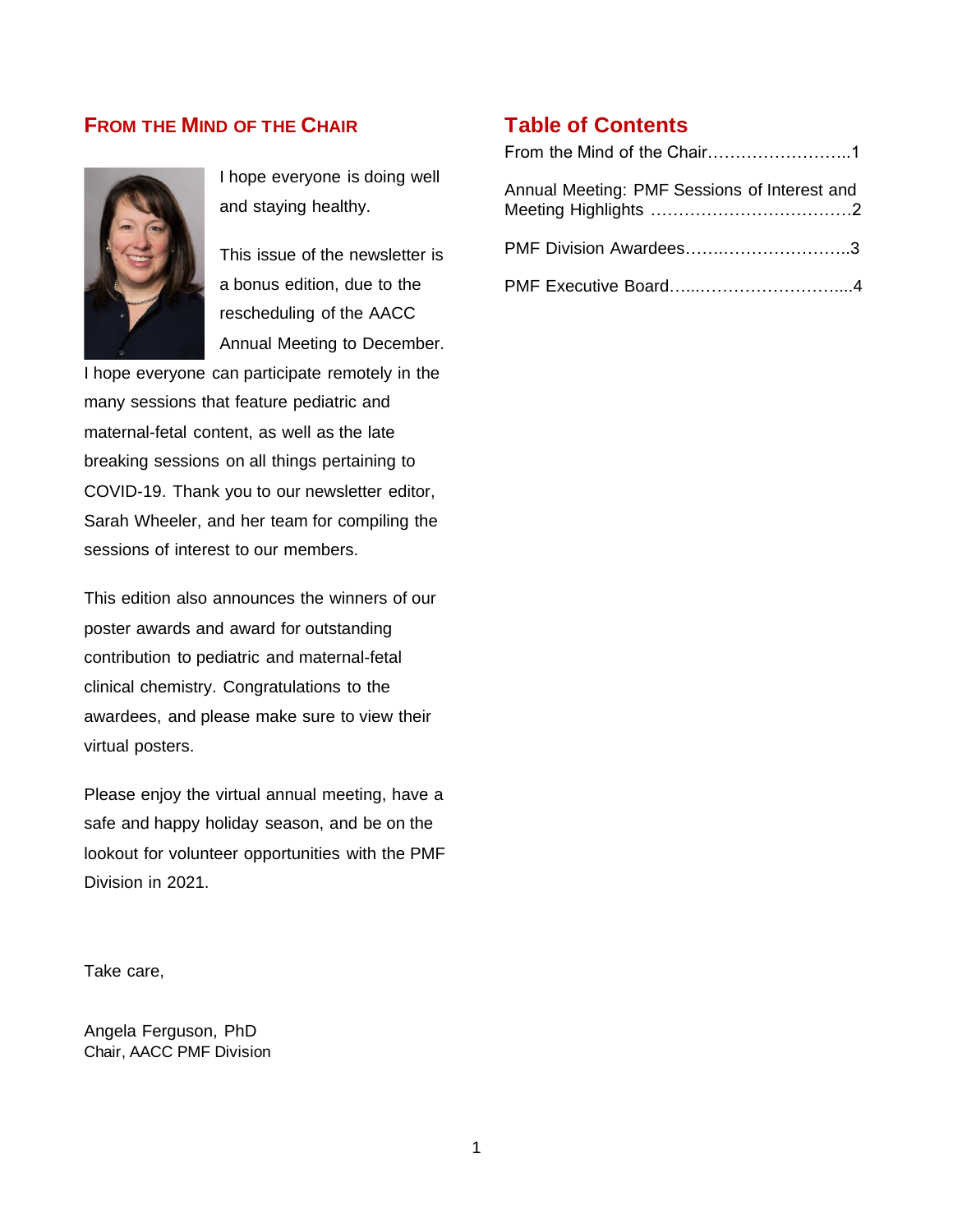# **2020 AACC ANNUAL SCIENTIFIC MEETING & CLINICAL LAB EXPO: PMF Sessions of Interest and Meeting Highlights**

#### **December 13-17, 2020 All Virtual Event**

## Sunday December 13th

Opening Plenary:

Michael Laposata, MD, PhD

11001 The Path to Indispensability for Laboratory Scientists: Becoming the Most Important Members of the Diagnostic Healthcare Team

## Monday December 14<sup>th</sup>

#### Roundtables:

42106 Biomarkers of Acute Concussion Injury: Challenges and Opportunities

42118 Hemoglobinopathies and Thalassemias: Techniques and Interpretation

#### Plenary:

Ralph DeBerardinis, MD, PhD

12001 Metabolic Reprogramming in Human Cancer: Insights into Mechanisms and Opportunities for New **Therapies** 

#### Scientific Sessions:

32227 Evaluating Primary Immunodeficiencies: An Example of Integrating Genetic and Functional **Testing** 

32229 More than Opioids: New Trends in Adolescent and Young Adult Substance Abuse **Testing** 

32230 Newborn Screening: From Guthrie to Genomes

#### Disruptive Technology Award:

Three finalists include Baebies for neonatal diagnostics

## Tuesday December 15<sup>th</sup>

#### Roundtables:

53205 Anti-Mullerian Hormone Testing: What Indication, How to Measure It, How to Use the Results?

53216 Laboratory Workup of Hemoglobinopathies

#### Plenary:

Catherine Bollard, MD, MBChB

13001 T Cell Therapies for Cancer: CAR-Ts and Beyond

#### Scientific Sessions:

33101 Basic to Advanced Thromboelastometry: Traditional and Future Methodology, Test Interpretation, and Case Management in Major Obstetric Hemorrhage

33106 Importance of Guidelines and Procedures in Adult and Pediatric Hemostasis

33226 Interpreting and Establishing Reference Intervals - From Neonate to Senior Including Transgender Ranges

## Wednesday December 16<sup>th</sup>

#### Roundtables:

44126 Molecular Basis of Lead Toxicity

54236 Using Cotton Balls as an Alternative Urine Collection Method, How Good are the Results?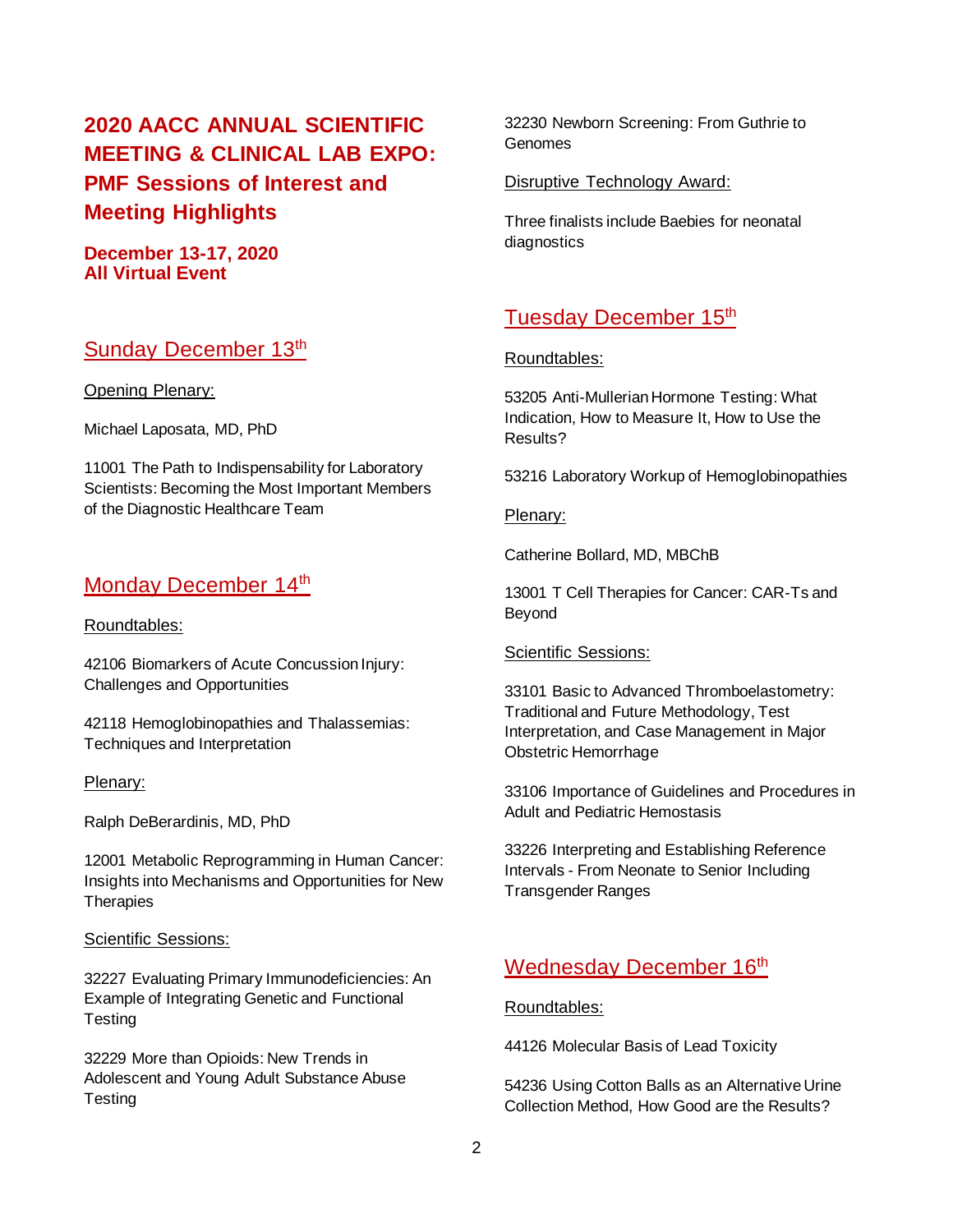#### Plenary:

Ulysses G. J. Balis, MD, Fellow AIMBE

14001 Between Scylla and Charybdis: Navigating the Complex Waters of Machine Learning in Laboratory Medicine

Scientific Sessions:

34107 Neonatal Hyperbilirubinemia – Don't Let G6PD Off the Hook

# Thursday December 17<sup>th</sup>

#### Roundtables:

45102 Establishment of Pediatric Reference Intervals

45104 Laboratory Evaluation of Celiac Disease

45106 Making the Case for Pre-Natal Illicit Drug Screening: Role of the Clinical Chemist

55219 Rasburicase Prescription and the Need for Glucose-6-Phosphate Dehydrogenase (G6PD) Deficiency Screening

#### Plenary:

Anastasia Wise, PhD

15001 Precision Medicine: Better Prevention, Diagnosis and Treatment for "All of Us"

#### Scientific Sessions:

35107 Laboratorian and Clinician Perspective on Proper Utilization of Preterm Labor Tests

35221 Angiogenic Biomarkers for Risk Stratification Among Women with Preeclampsia

35228 Meeting the Challenges of Accurate Blood Gas and Lactate Results on Cord Blood: Physiology of Placental Exchange, Sample Collection, Reference Intervals, and Clinical Interpretations

## **PMF Division Awardees**

*Please help us congratulate the winners of this year's PMF Division Awards on the Artery!* 

### **Best Abstract by a Student or Young Investigator:**

#### **Caroline Franks PhD**

Washington University Title: Diagnostic Concordance between BNP and NT-proBNP in Pediatric Patients

### **Best Abstract:**

#### **Ioannis Papassotiriou PhD**

Aghia Sophia Children's Hospital, Athens, Greece Title: Elevated Circulating Endothelial Microparticles in Prepubertal Children Born Prematurely: Further Evidence of the Cross-Talk between Prematurity and Atherosclerosis

### **Outstanding Contributions to Pediatric Maternal-Fetal Laboratory Medicine:**



### **Shannon Haymond, PhD, DABCC, FAACC**

Vice Chair for Computational Pathology Director, Mass Spectrometry, Ann & Robert H. Lurie Children's Hospital of Chicago

Associate Professor of Pathology, Northwestern University Feinberg School of Medicine